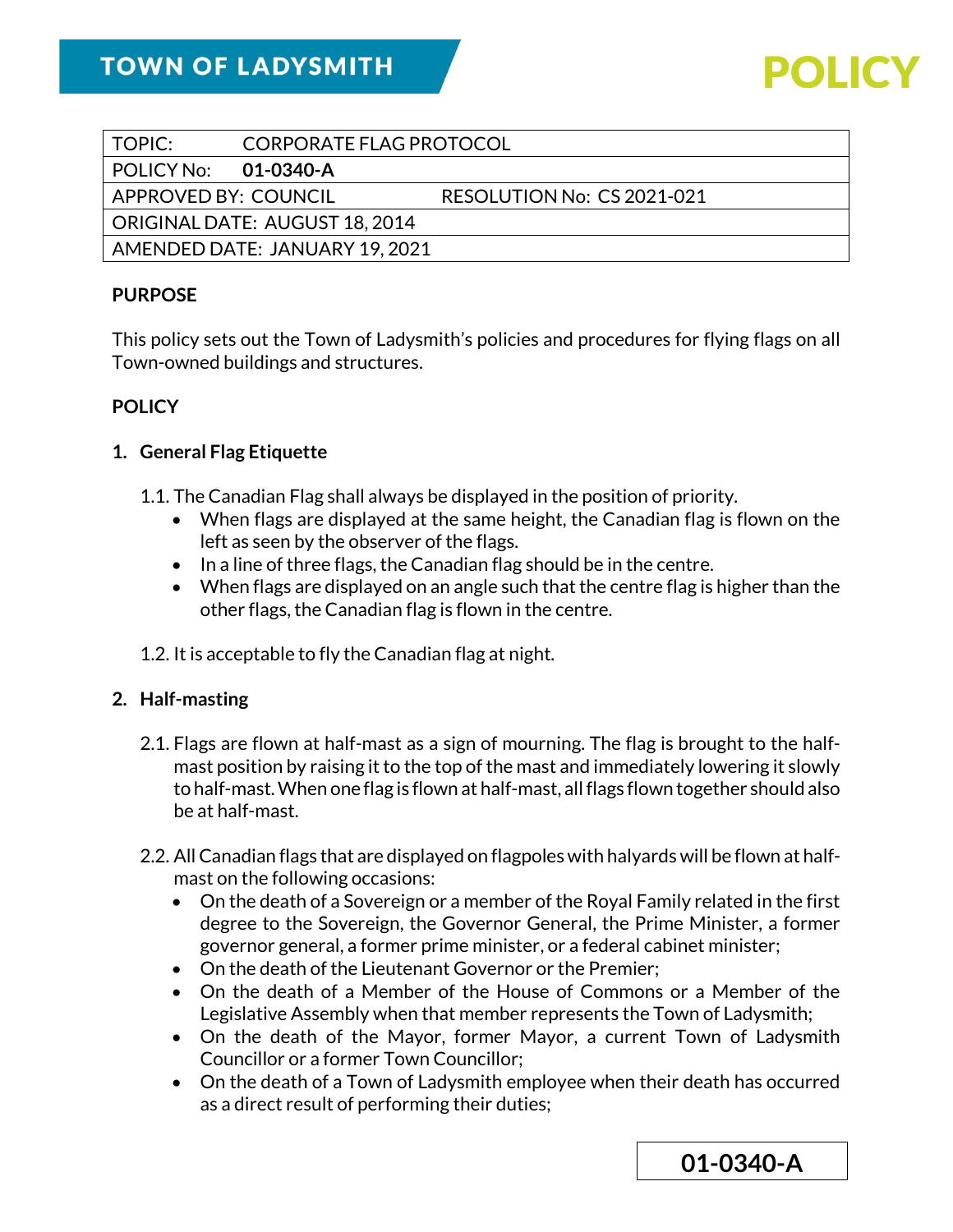# **TOWN OF LADYSMITH**



- On Remembrance Day (November 11) from 11 a.m. until sunset;
- On the Day of Mourning for Persons Killed or Injured in the Workplace (April 28) from sunrise to sunset;
- On the National Day of Remembrance and Action on Violence Against Women (December 6) from sunrise to sunset; and,
- On the death of a person to whom Council wishes to bestow this honour or an event that Council wishes to recognize.
- 2.3. In the case of a death, flags shall be flown at half-mast from the day of the death until sunset on the day of the funeral or the seventh day following the death, whichever occurs first.
- 2.4. The flags to be flown at half-mast will include all flags flown on Town-owned properties and all of the flags flown on the Town's flag islands.
- 2.5. In the event of a death not specified in this policy, the Town of Ladysmith will follow the direction of the Federal Department of Canadian Heritage.
- 2.6. When half-masting has been deemed appropriate based on 2.2 or 2.5 above, the Corporate Officer or designate will notify the following by e-mail:
	- Town Council
	- Senior Management Team
	- Manager of Facilities (to arrange for lowering the flags)
	- Ladysmith Fire/Rescue Department
	- Ladysmith Detachment of the RCMP
- 2.7.Ladysmith Fire/Rescue may lower their flag to half-mast for any "Line of Duty Death" of an emergency responder (Fire, Police or Ambulance) or a longstanding member.

## **3. Guest Flags**

- 3.1. At the direction of the Council, the Town will fly the flags of other sovereign nations, non-profit societies and other local organizations upon request.
- 3.2. Flags of other sovereign nations will be displayed at City Hall. In these cases, the flags normally flown will be removed so that only the guest flag will be flown in that location.
- 3.3. In the event of an overlap, more than one guest flag may be flown. All guestflags will be displayed at City Hall.